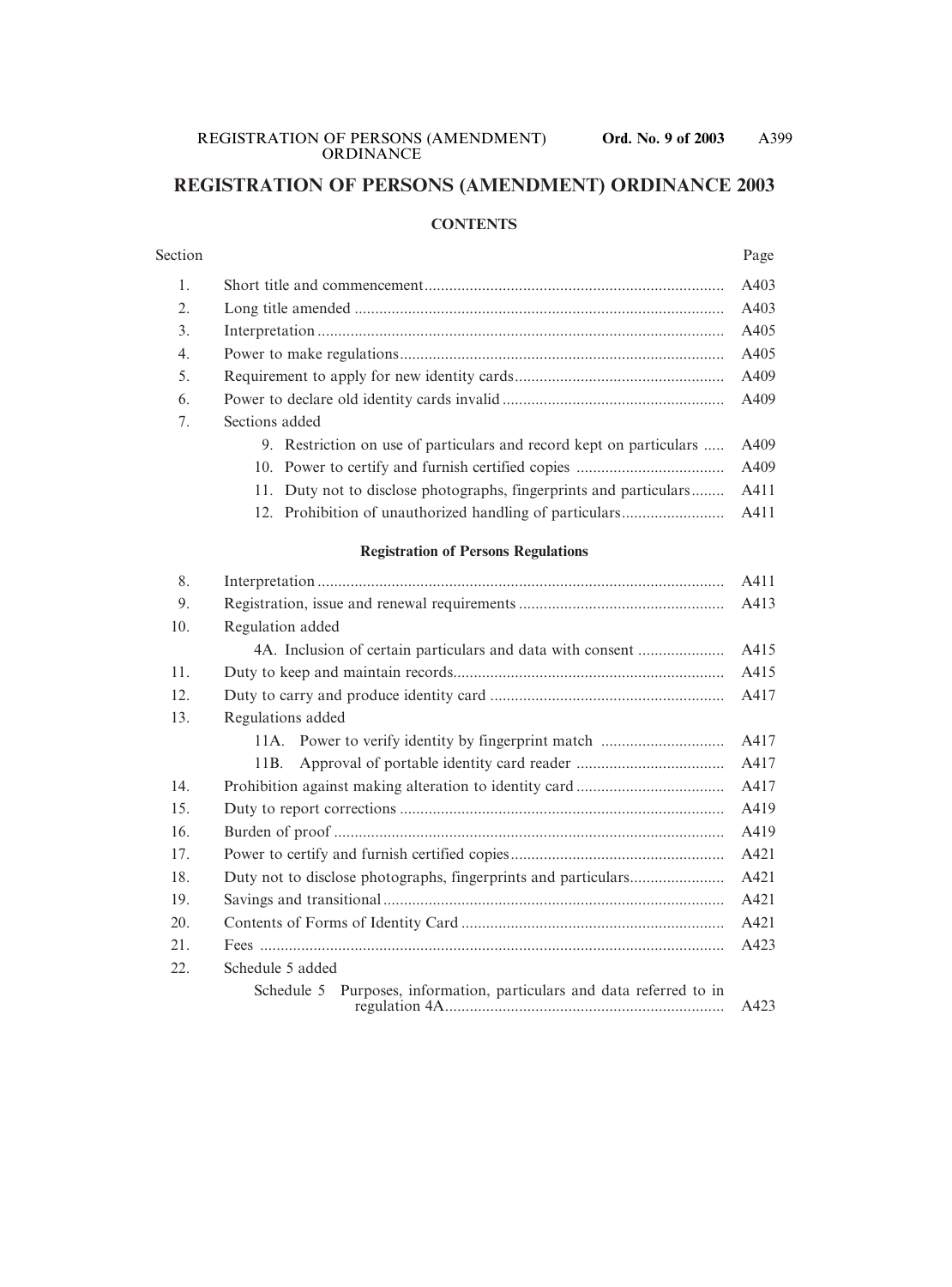# **Consequential Amendments**

#### **Specification of Public Offices**

| 23.                                  |  |                 |  |  |  |  |
|--------------------------------------|--|-----------------|--|--|--|--|
| <b>Immigration Service Ordinance</b> |  |                 |  |  |  |  |
| 24                                   |  | $\triangle$ 425 |  |  |  |  |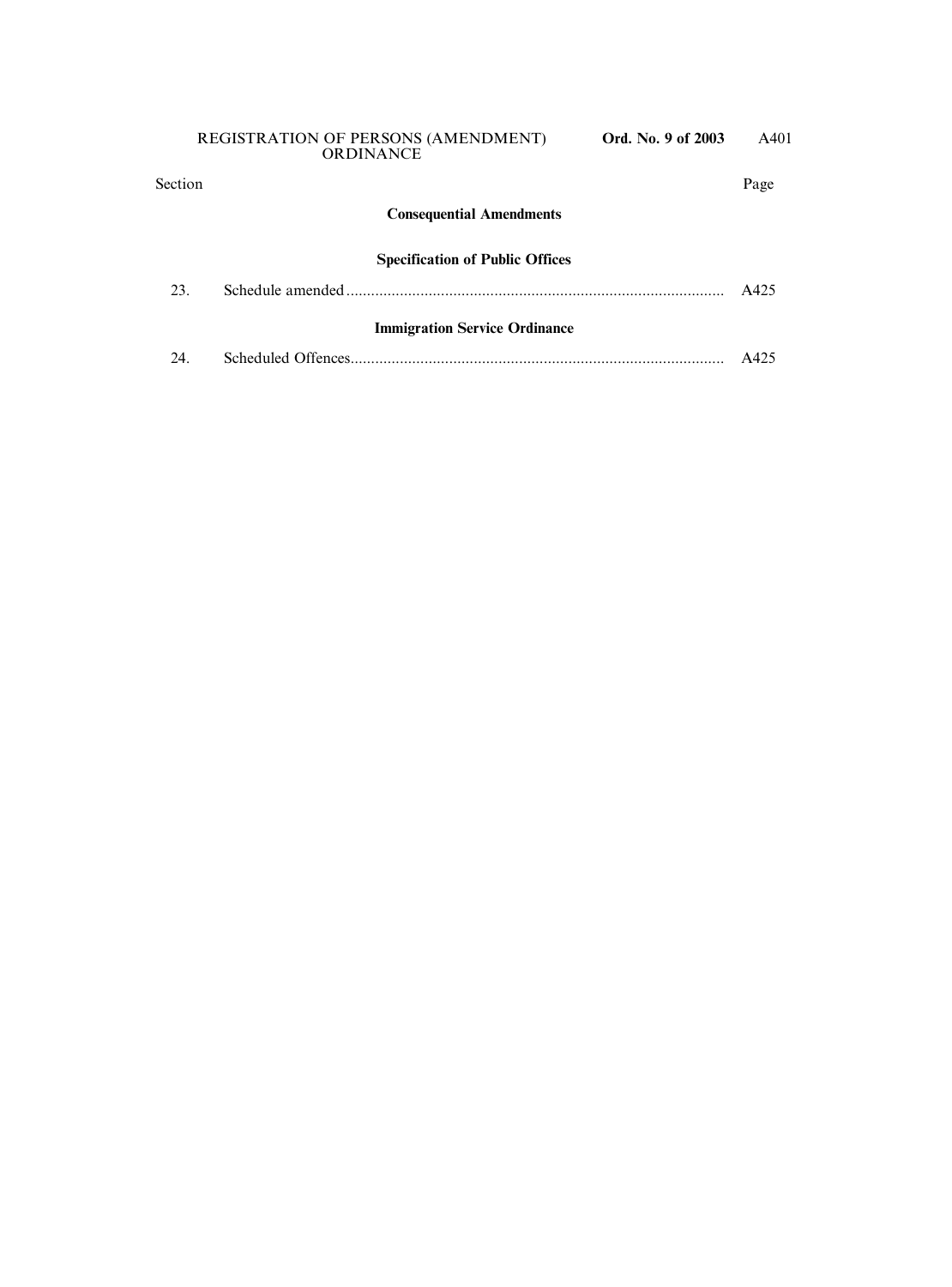## **HONG KONG SPECIAL ADMINISTRATIVE REGION**

ORDINANCE NO. 9 OF 2003



TUNG Chee-hwa Chief Executive 27 March 2003

An Ordinance to amend the Registration of Persons Ordinance to make provision for the issue and application of identity cards embodying chips, to re-enact regulations 23 and 24 of the Registration of Persons Regulations as provisions of that Ordinance, to dispense with the requirement to furnish certain particulars to a registration officer in an application for identity card, to confer a power to verify identity by matching fingerprint, to prohibit tampering with identity cards or chips therein, to restrict use of particulars and handling of particulars as set out in the new sections 9 and 12 in section 7 of this Ordinance and to increase the maximum fine that may be imposed by regulation made under the Ordinance and to make consequential amendments to the Specification of Public Offices and the Immigration Service Ordinance.

[12 May 2003]

Enacted by the Legislative Council.

#### **1. Short title and commencement**

(1) This Ordinance may be cited as the Registration of Persons (Amendment) Ordinance 2003.

(2) This Ordinance shall come into operation on 12 May 2003.

#### **2. Long title amended**

The long title to the Registration of Persons Ordinance (Cap. 177) is amended—

- (*a*) by repealing "persons in Hong Kong, and of" and substituting "and recording of particulars relating to persons in Hong Kong and";
- (*b*) by repealing "and production" and substituting ", production and application".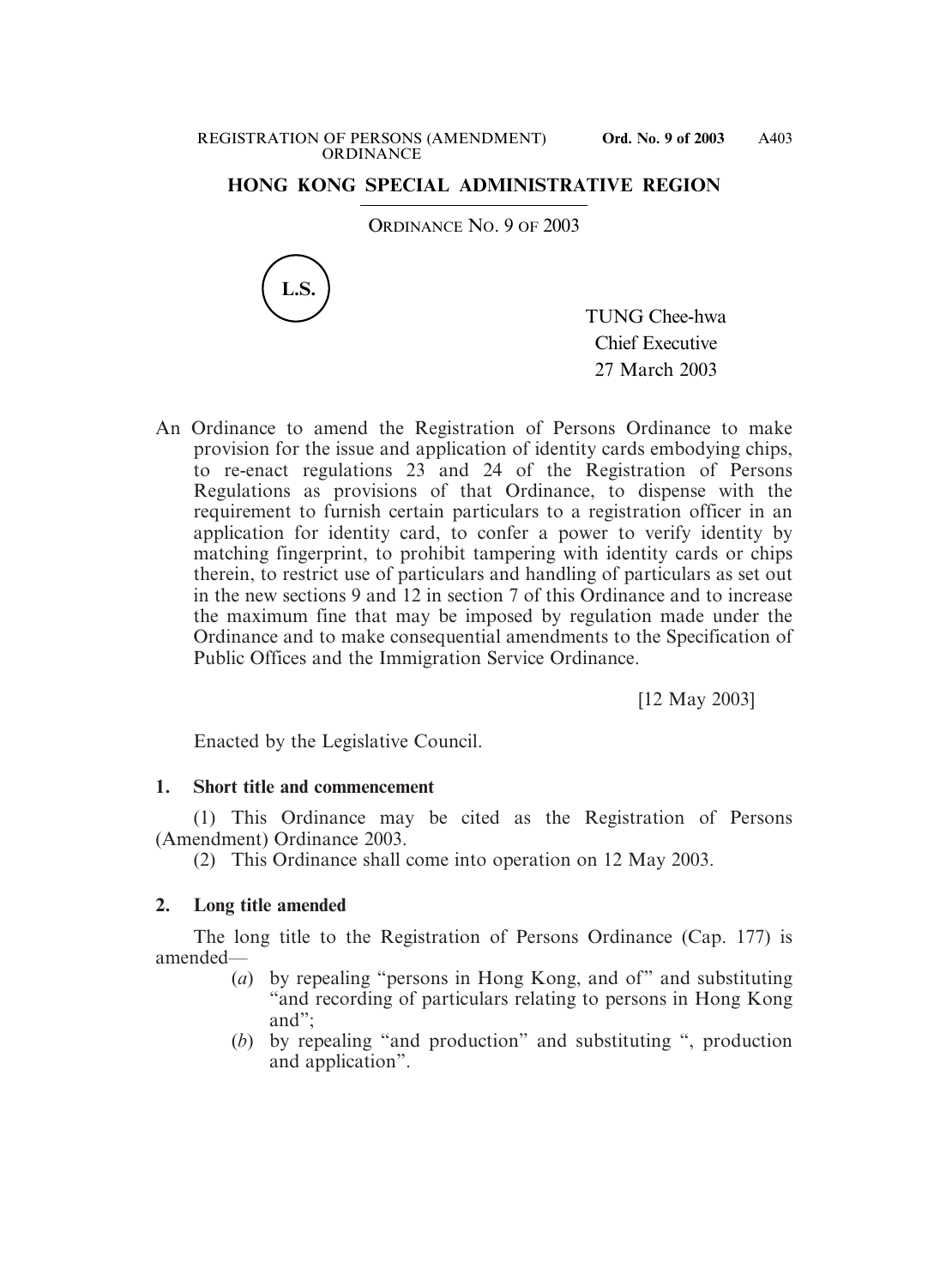#### **3. Interpretation**

Section 1A is amended—

- (*a*) by renumbering it as section 1A(1);
- (*b*) in subsection  $(\overline{1})$ , by adding—
	- ""chip" (晶片) means a chip—
		- (*a*) which forms a component part of an identity card issued on or after the specified date; and
		- (*b*) is capable of—
			- (i) recording, storing and processing data; and
			- (ii) transmitting data to or receiving data from any device electronically;

"fingerprint" (指紋) includes a thumb-print;

- "member of the Immigration Service" (入境事務隊成員) means the holder of a rank specified in Schedule 1 to the Immigration Service Ordinance (Cap. 331);
- "specified date" (指明日期) means the date specified under subsection  $(2)$ ;";

(*c*) by adding—

"(2) The Commissioner of Registration may, by notice published in the Gazette, specify a date for the purposes of the definition of "specified date" in subsection  $(1)$ .

(3) A notice referred to in subsection (2) is not subsidiary legislation.".

# **4. Power to make regulations**

Section 7 is amended—

- (*a*) in subsection (2)—
	- (i) in paragraph (*c*)—
		- (A) by repealing "facsimiles" and substituting "records"; (B) by repealing "印取" and substituting "套取";
	- (ii) in paragraph (*e*), by adding ", scanning or image capturing" after "photographing";
	- (iii) by repealing paragraph (*f*);
	- (iv) by adding—
		- "(*gb*) the use of digital images and the reproduction of such digital images in relation to identity cards;";
	- (v) by repealing paragraph (*h*) and substituting—
		- "(*h*) the issue of identity cards (including the issue of permanent identity cards to persons with the right of abode in Hong Kong wherever resident) and their form;";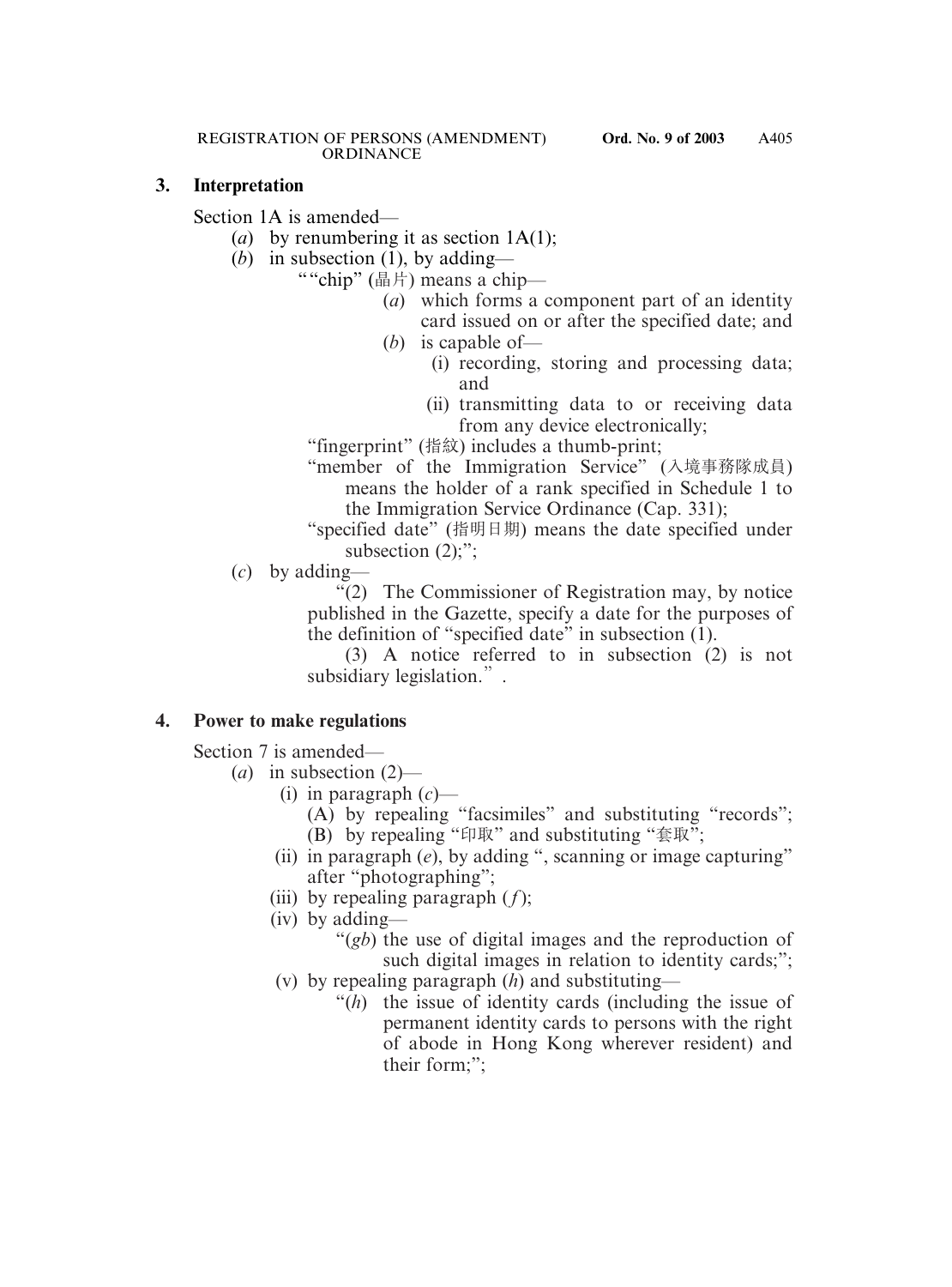- (vi) in paragraph  $(j)$ , by adding ", viewing of information reproduced from data stored in chips embodied in identity cards and matching of fingerprints for verification of identity" after "cards";
- (vii) in paragraph (*n*), by adding "(whether in tangible or digital form)" after "records";
- (viii) in paragraph ( *p*), by adding "(including any fee prescribed for the purposes of section 10)" before the full stop;
- (*b*) by adding—
	- " $(2A)(a)$  Without prejudice to the generality of the powers conferred by subsection (1), regulations made under that subsection may provide for—
		- (i) prescribed information or particulars to be included in identity cards;
		- (ii) prescribed data to be stored in chips;
		- (iii) information or particulars other than prescribed information or particulars that may be included in identity cards with the consent of applicants for or holders of identity cards;
		- (iv) data other than prescribed data that may be stored in chips with the consent of applicants for or holders of identity cards.
		- (*b*) For the purposes of paragraph (*a*), information, particulars or data are prescribed information, particulars or data, as the case may be, if they are or relate to—
			- (i) the name, address, place of birth, date of birth, sex, marital status or occupation of the relevant person or the nationality which he claims;
			- (ii) any photograph or fingerprint of the relevant person;
			- (iii) any travel document held by the relevant person;
			- (iv) the right of abode or right to land of the relevant person;
			- (v) any condition of stay to which the relevant person is subject;
			- (vi) issue of identity card to the relevant person; or
			- (vii) the number of the identity card issued to the relevant person.";
- (*c*) in subsection (3), by repealing "of \$20,000" and substituting "at level 5".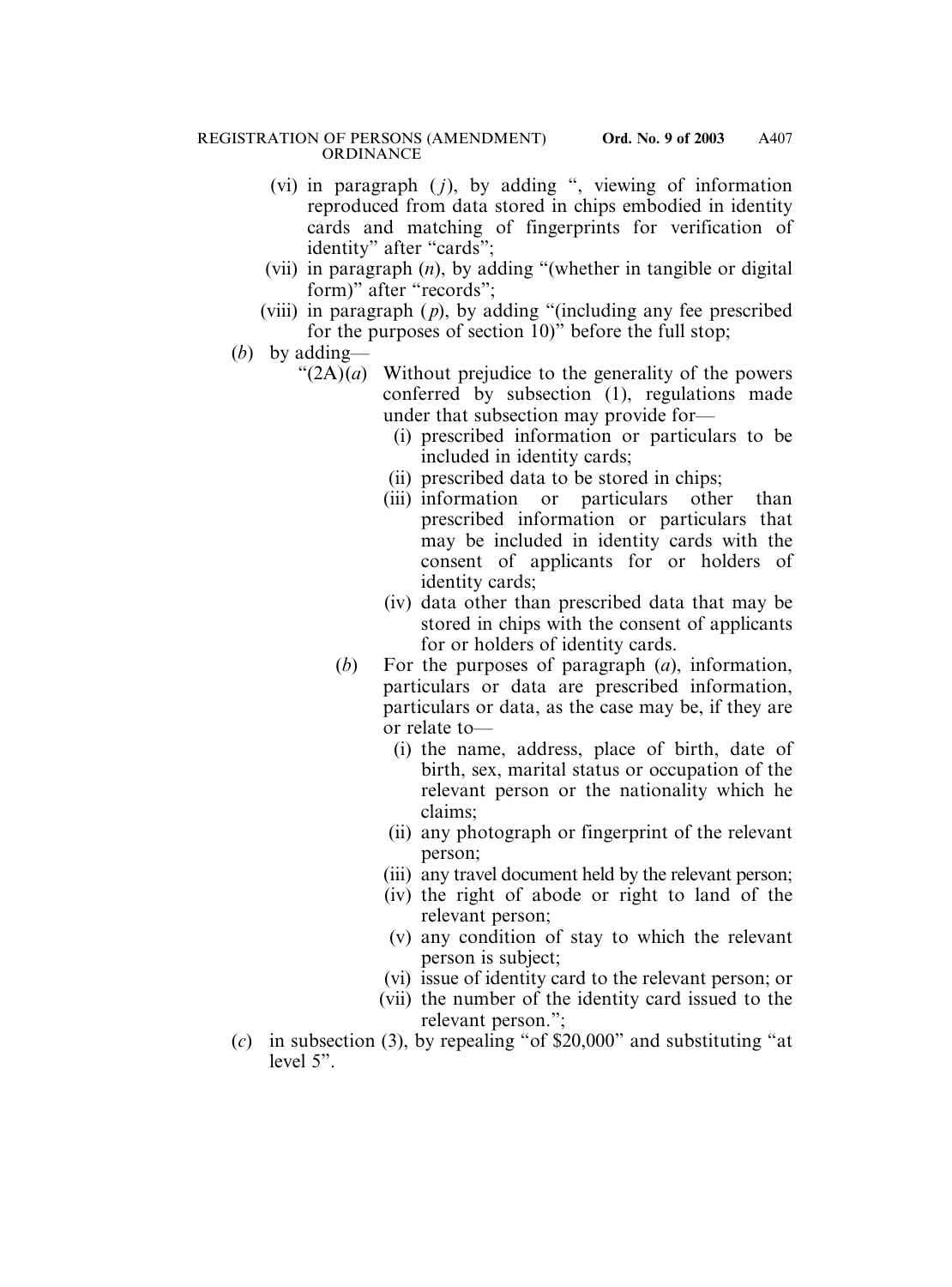#### **5. Requirement to apply for new identity cards**

Section 7B(1) is amended by repealing "1 July 1987, or issued" and substituting "the specified date, or issued on or".

# **6. Power to declare old identity cards invalid**

Section 7C(1) is amended by repealing "1 July 1987, or issued" and substituting "the specified date, or issued on or".

# **7. Sections added**

The following are added—

# "**9. Restriction on use of particulars and record kept on particulars**

Subject to section 11—

- (*a*) particulars furnished to a registration officer under this Ordinance may be used for and only for the purpose of enabling the Commissioner to issue identity cards and to keep records on such particulars;
- (*b*) the records referred to in paragraph (*a*) may be used for and only for the following purposes—
	- (i) enabling verification of identity of individuals by public officers in discharge of their official duties;
	- (ii) enabling verification of identity of individuals for any other lawful purposes; or
	- (iii) such purposes as may be authorized, permitted or required by or under any Ordinance.

# **10. Power to certify and furnish certified copies**

A registration officer may, upon receipt of the written and signed request from the person to whom an identity card relates (accompanied, if such person is living outside Hong Kong, with his photograph and a copy of his left or right thumb-print or such other fingerprint as the registration officer may require, both properly authenticated by a notary public) and payment of the fee prescribed in Schedule 2 to the Registration of Persons Regulations (Cap. 177 sub. leg.)—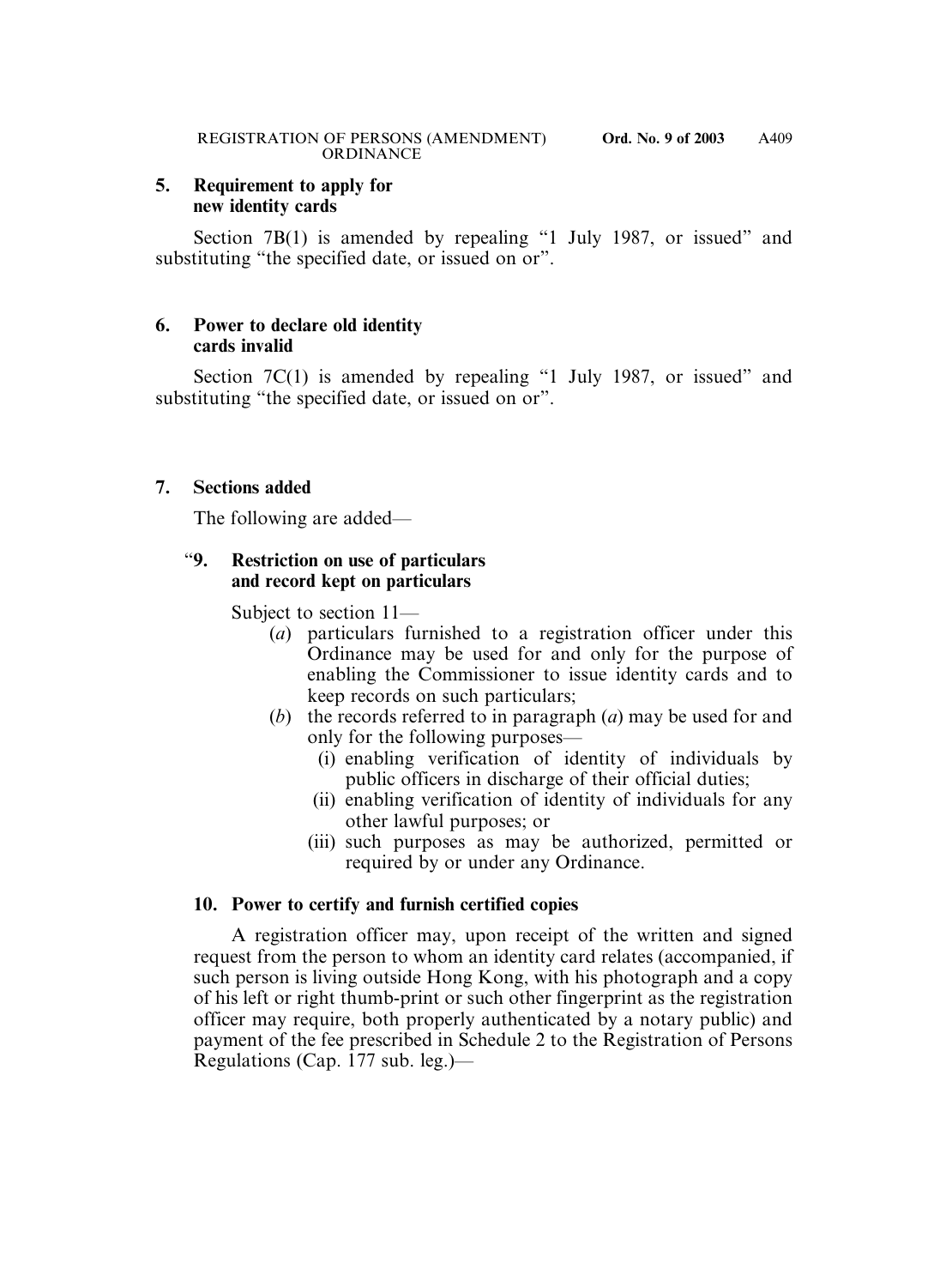- (*a*) certify to the correctness or otherwise of such matters relating to such person contained in the written request which are within his knowledge; and
- (*b*) furnish a certified copy of the photograph of such person or relevant document in his custody.

## **11. Duty not to disclose photographs, fingerprints and particulars**

Subject to section 10, a registration officer shall not—

- (*a*) produce for inspection, or supply a copy of, the photograph of a person registered under the provisions of the Registration of Persons Regulations (Cap. 177 sub. leg.) or his fingerprint; or
- (*b*) disclose or supply a copy of the records kept by the Commissioner on particulars furnished to a registration officer under this Ordinance,

except and unless with the written permission of the Chief Secretary for Administration which—

- (*c*) may refer to a person or class or category of persons by name, office or description;
- (*d*) may contain such terms and conditions as the Chief Secretary for Administration may deem fit to impose; and
- (*e*) must state the reason for giving such permission.

# **12. Prohibition of unauthorized handling of particulars**

Any person who, without lawful authority or reasonable excuse, gains access to, stores, uses, discloses, erases, cancels or alters any record kept by the Commissioner on particulars furnished to a registration officer under this Ordinance shall be guilty of an offence and shall be liable to a fine at level 5 and to imprisonment for 2 years.".

# **Registration of Persons Regulations**

# **8. Interpretation**

Regulation 2(1) of the Registration of Persons Regulations (Cap. 177 sub. leg.) is amended by adding—

""portable identity card reader" (便攜式身分證閱讀器) means an instrument which—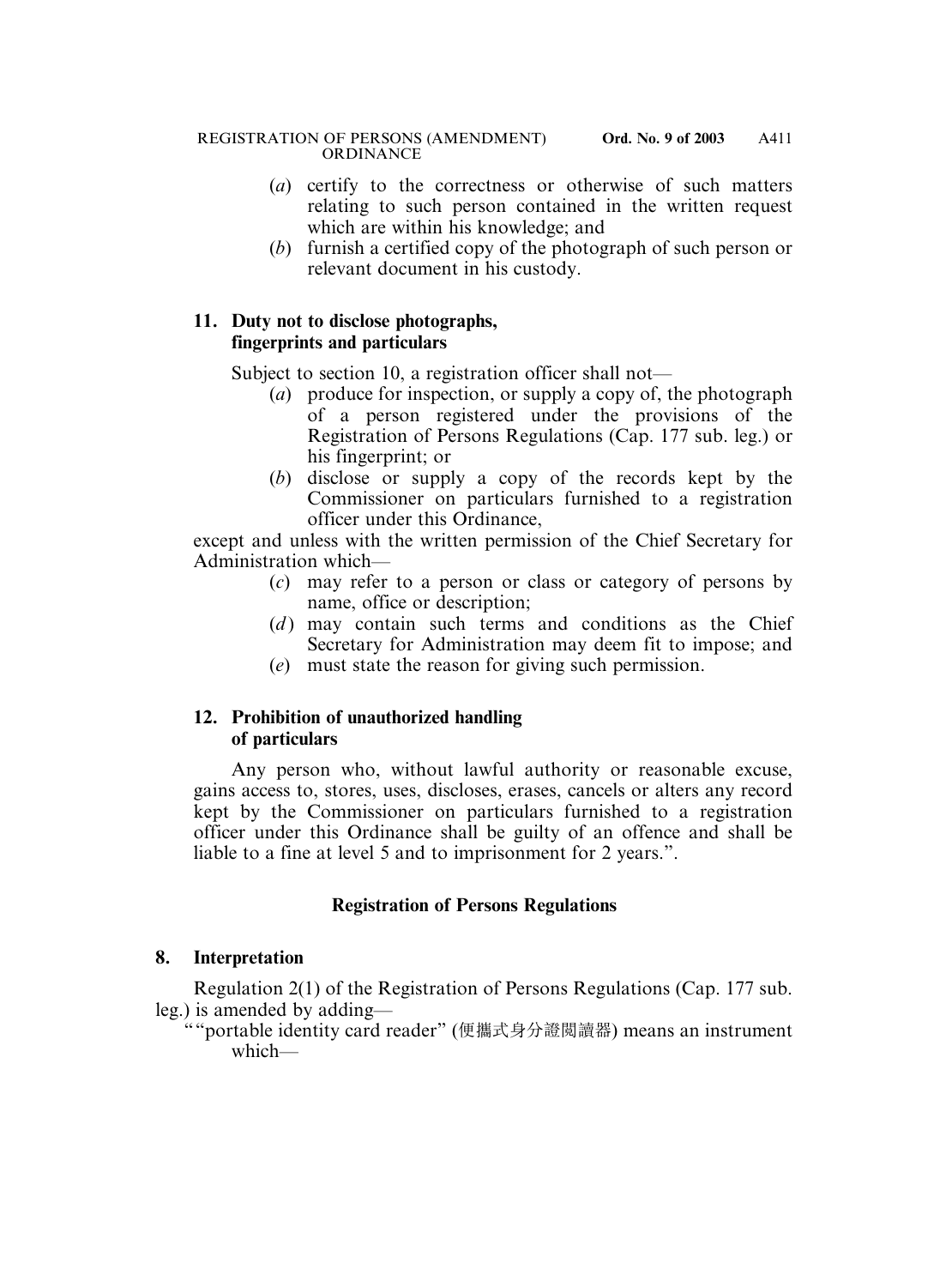- (*a*) can reproduce, from the data stored in the chip embodied in an identity card, any information specified in Schedule 1 but not other information;
- (*b*) can scan a person's fingerprint for the purposes of matching with the template referred to in paragraph 1 of Schedule 1 and stored in the chip embodied in an identity card;
- (*c*) cannot keep record of any fingerprint so scanned; and
- (*d*) is of a type approved under regulation  $11B$ ;".

# **9. Registration, issue and renewal requirements**

Regulation 4 is amended—

- (*a*) by repealing subregulation  $(1)(a)(ii)$  and substituting—
	- "(ii) the taking and recording of—
		- (A) his left and right thumb-prints;
		- (B) where it is only possible to take one thumb-print from him, his only thumb-print and one other fingerprint;
		- (C) where it is not possible to take any thumb-print from him, his fingerprints of 2 other fingers;";
- (*b*) by repealing subregulation  $(1)(b)(vii)$  and  $(ix)$ ;
- (*c*) by repealing subregulation  $(1)(b)(xi)$  and substituting—

" $(xi)$  any—

- (A) travel document bearing an endorsement to the effect that he is authorized under the Immigration Ordinance (Cap. 115) to remain in Hong Kong; or
- (B) document issued under that Ordinance authorizing him to remain in Hong Kong,
- held by him;";
- (*d*) in subregulation (1)(*b*), by adding—
	- "(xi*a*) (where the applicant does not have a right of abode in Hong Kong) the conditions of stay (including a limit of stay) imposed in relation to him under section 11 of the Immigration Ordinance (Cap. 115);";
- (*e*) in subregulation (4), by repealing "left thumb-prints or other single".

# **10. Regulation added**

The following is added—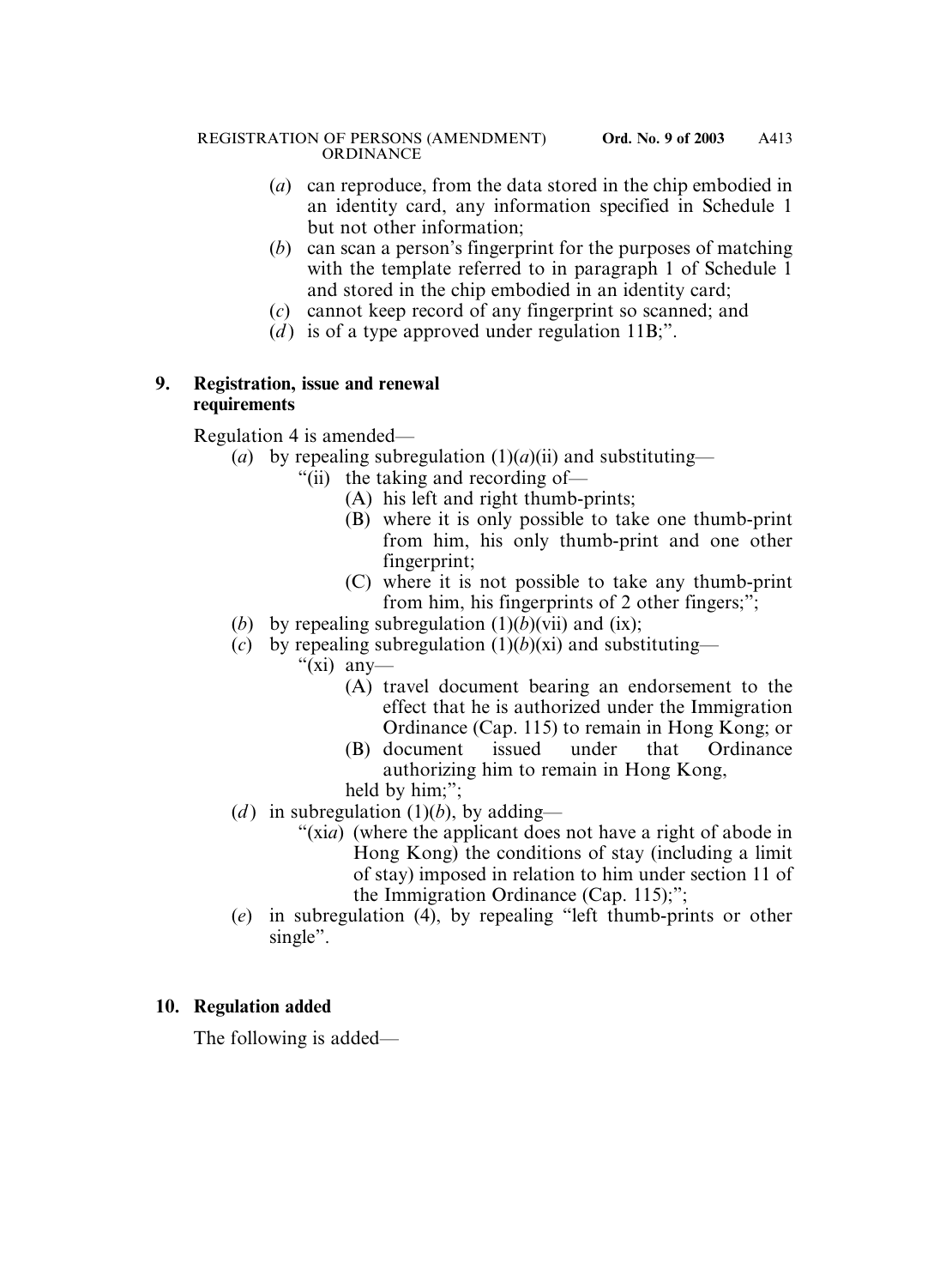#### "**4A. Inclusion of certain particulars and data with consent**

(1) Without prejudice to regulation 5(1)(*a*), the Commissioner or any person acting pursuant to a permission given by the Commissioner may, for the purposes referred to in column 1 of Schedule 5 and with the consent of the applicant for an identity card or the person to whom an identity card relates—

- (*a*) include in the identity card the information or particulars; and
- (*b*) store in the chip embodied in the identity card the data,

referred to in column 2 of Schedule 5 which are not information, particulars or data specified in regulation 4(1) or Schedule 1.

- $(2)$  If—
	- (*a*) the Commissioner or any person acting pursuant to a permission under subregulation (1) has stored any data in a chip embodied in an identity card under that subregulation with the consent of the person to whom the identity card relates; and
	- (*b*) the person to whom the identity card relates presents the identity card to the Commissioner or the person acting pursuant to such permission, as the case may be, and requests the removal of such data from the chip,

the Commissioner or the person acting pursuant to such permission, as the case may be, shall as soon as practicable remove the data from the chip.

- (3) A permission referred to in subregulation (1) may be—
	- (*a*) given by the Commissioner—
		- (i) to any person or any class of persons; or
		- (ii) generally or in a particular case,
		- in such manner; and
	- (*b*) subject to such condition,

as the Commissioner thinks fit.".

#### **11. Duty to keep and maintain records**

Regulation 8(2) is repealed and the following substituted—

 $(2)$  For the purposes of such records or for such other purposes as a registration officer may consider necessary, he may record fingerprints, information and documents furnished or made for the purposes of registration or for the issue or renewal of an identity card by—

- (*a*) photographing;
- (*b*) scanning; or
- (*c*) image capturing.".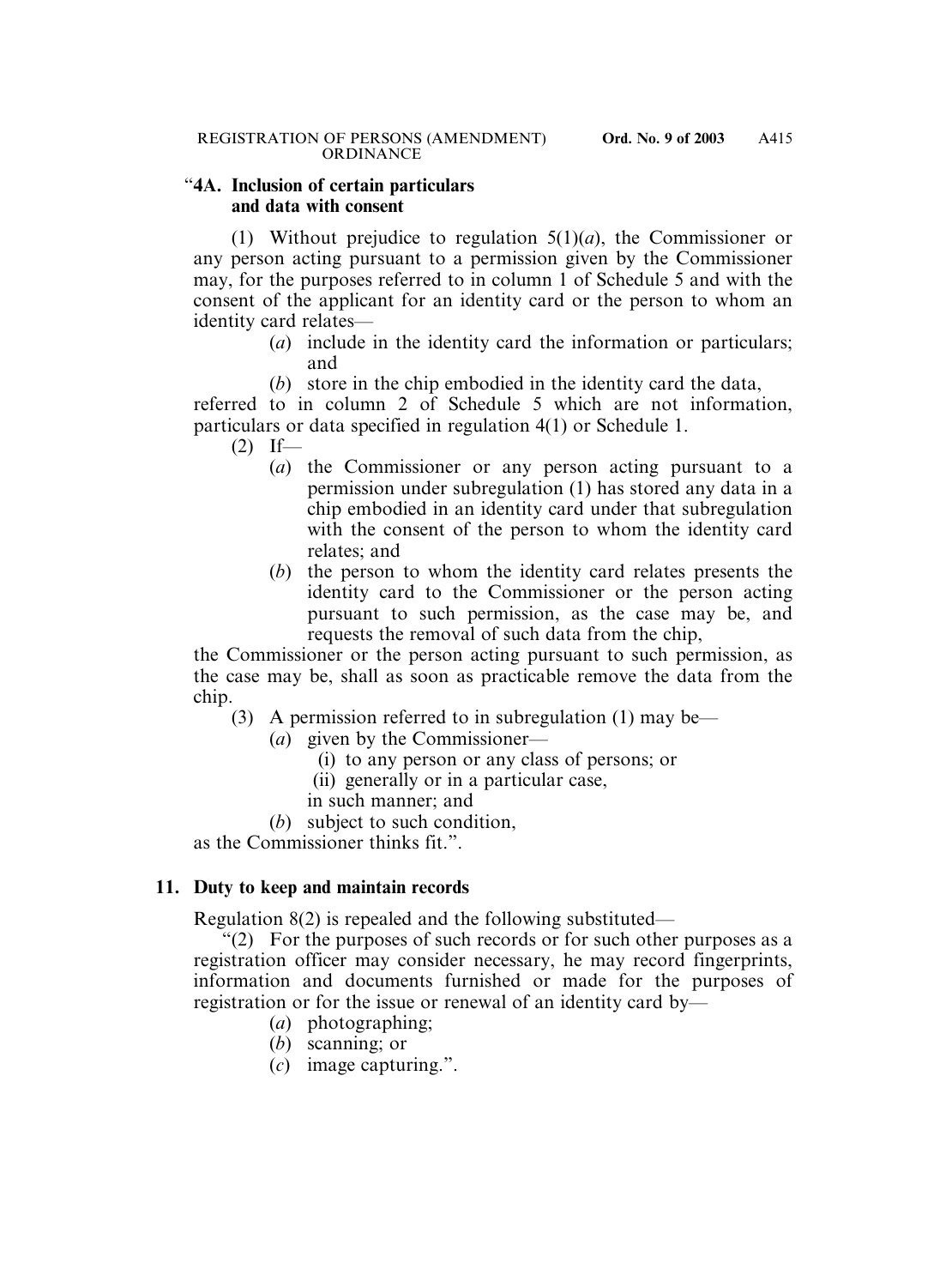### **12. Duty to carry and produce identity card**

Regulation 11(3) is amended—

- (*a*) by repealing "the left thumb-print, or, if this is not possible, such other single fingerprint" and substituting "2 fingerprints";
- (b) by repealing "時印" and substituting "時套";
- (*c*) by repealing "及印" and substituting "及套".

### **13. Regulations added**

The following are added—

# "**11A. Power to verify identity by fingerprint match**

- $(1)$  If—
	- (*a*) a person produces his identity card to a police officer or a member of the Immigration Service in compliance with a requirement made under any Ordinance; and
	- (*b*) the officer or member has reason to believe that the identity card is not issued under the Ordinance to the person,

the officer or member may, by using a portable identity card reader—

- (*c*) view the information specified in Schedule 1 reproduced from the data stored in the chip embodied in the identity card;
- (*d*) scan the person's thumb-print or other fingerprint; and
- (*e*) match the same with the template referred to in paragraph 1 of Schedule 1 and stored in the chip embodied in an identity card.

(2) Any person who, without reasonable excuse, refuses to allow a police officer or a member of the Immigration Service to view any information or scan any fingerprint under subregulation (1) shall be guilty of an offence and shall be liable to a fine at level 2.

# **11B. Approval of portable identity card reader**

The Commissioner may by notice published in the Gazette approve types of instruments as portable identity card reader for the purpose of regulation 11A.".

# **14. Prohibition against making alteration to identity card**

Regulation 12 is amended— (*a*) by adding—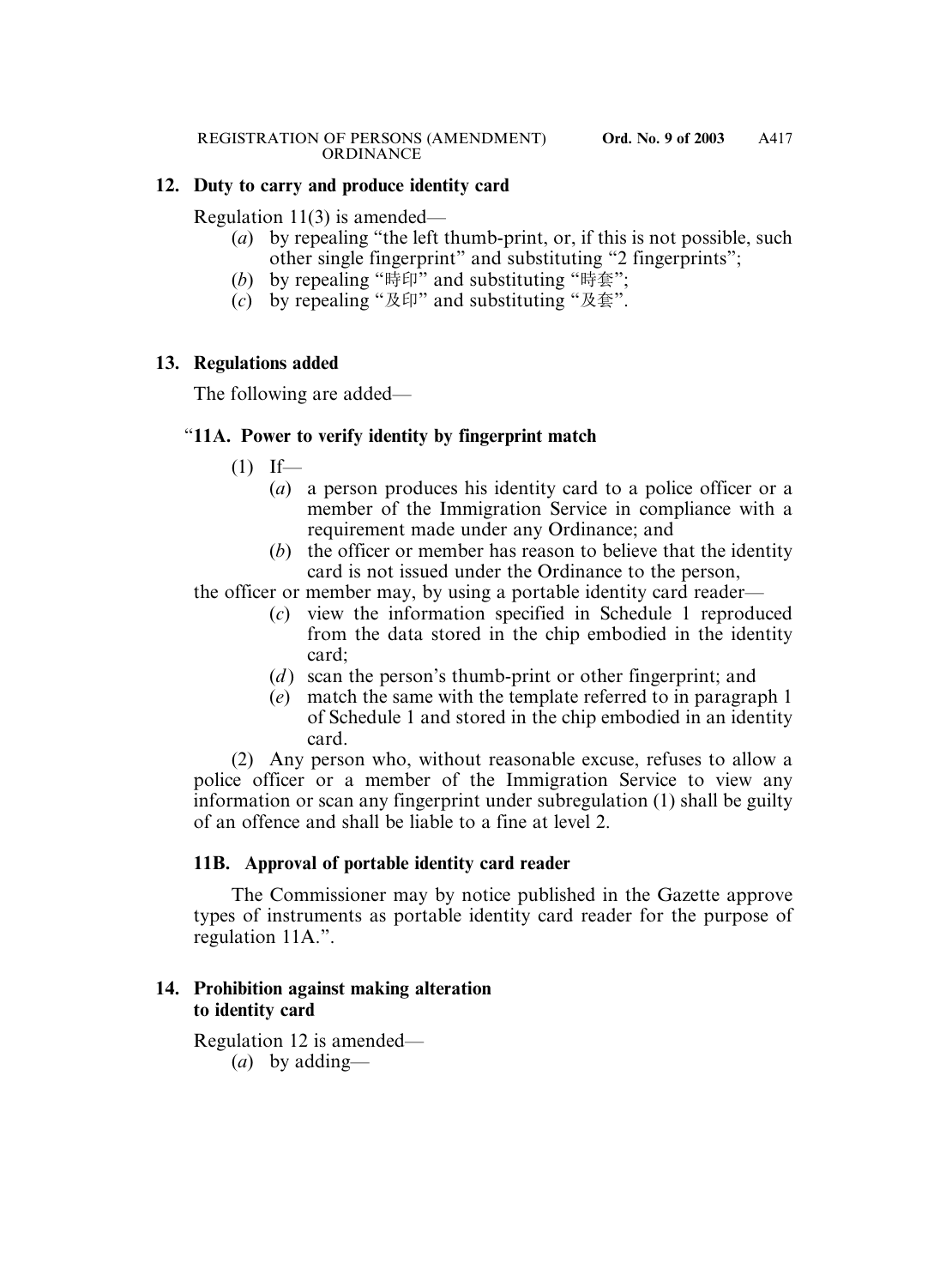"(1A) Any person who, without lawful authority or reasonable excuse—

- (*a*) stores data in a chip;
- (*b*) gains access to any data stored in a chip;
- (*c*) erases, cancels, alters or adds to any data stored in a chip; or
- $(d)$  renders a chip ineffective,

shall be guilty of an offence.

(1B) For the purposes of subregulation (1A), a person to whom an identity card relates has lawful authority to gain access to—

- (*a*) data specified in Schedule 1 which are stored in the chip embodied in the identity card if he gains such access by using facilities provided by or with the approval of the Government; or
- (*b*) data specified in Schedule 5 which are stored in the chip embodied in the identity card if he gains such access only for the purpose for which the data are stored.";
- (*b*) in subregulation (2)—
	- (i) by repealing "the authority of the Commissioner," and substituting "lawful authority or reasonable excuse, uses or";
	- (ii) by repealing "defaced or";
- (*c*) by adding—

"(2A) Any person who, without lawful authority or reasonable excuse, uses or has in his possession an identity card embodying a chip in respect of which an offence under subregulation (1A) has been committed shall be guilty of an offence.";

(*d*) in subregulation (4), by repealing "or  $(2)$ " and substituting ",  $(1A)$ ,  $(2)$  or  $(2A)$ ".

# **15. Duty to report corrections**

Regulation 18(1)(*b*) is amended by adding "or includes" after "shows".

# **16. Burden of proof**

Regulation 21(1) is repealed and the following substituted—

"(1) Subject to regulation 22, the burden of proving the truth of— (*a*) the contents of any written application for an identity card; or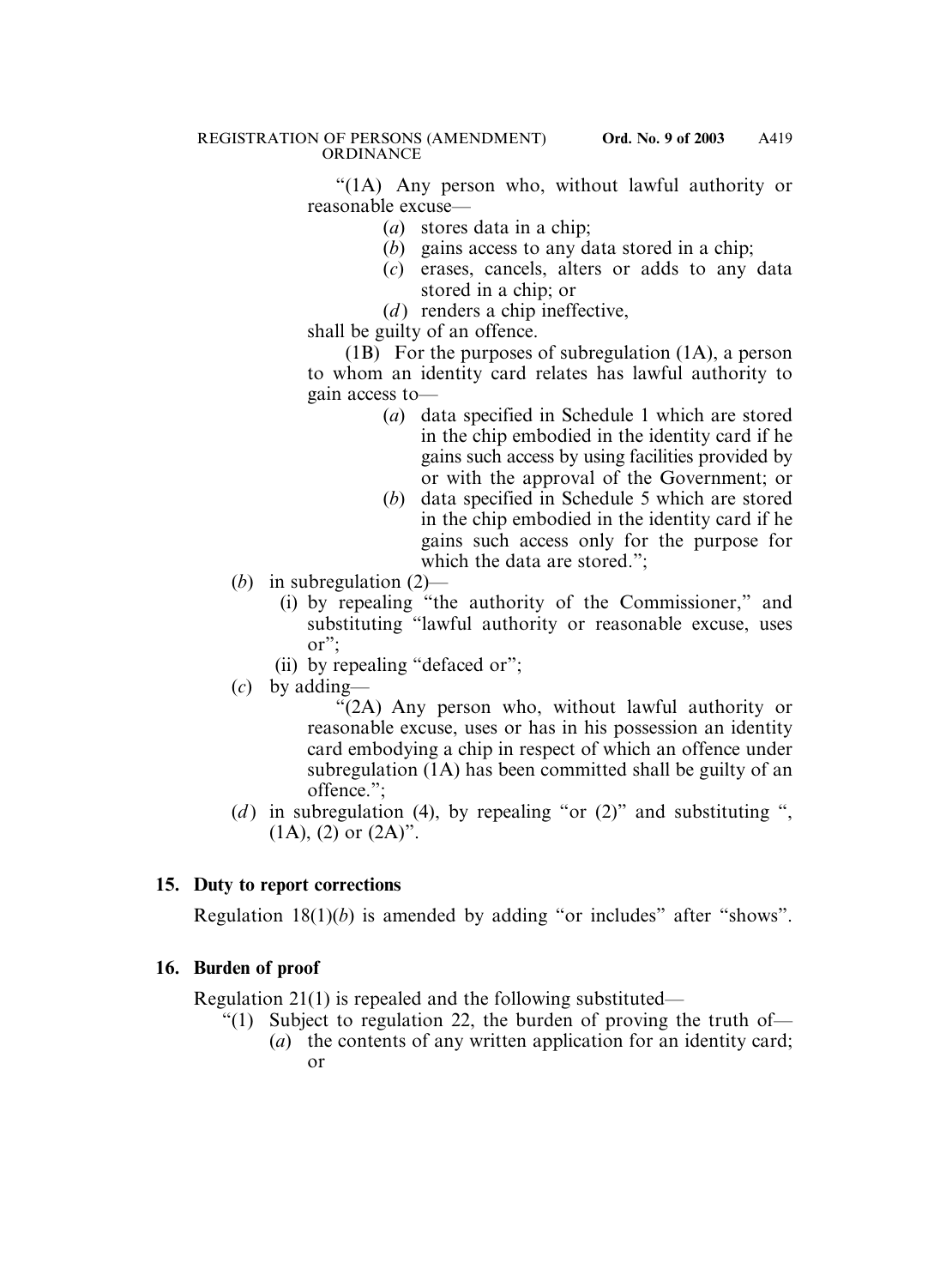#### REGISTRATION OF PERSONS (AMENDMENT) **Ord. No. 9 of 2003** ORDINANCE

(*b*) the contents of the identity card which are particulars furnished under regulation  $4(1)(b)$  by the applicant for the identity card,

shall lie on—

- (*c*) the applicant;
- (*d*) the person to whom the identity card has been issued; or
- (*e*) any other person alleging the truth of such contents.".

## **17. Power to certify and furnish certified copies**

Regulation 23 is repealed.

## **18. Duty not to disclose photographs, fingerprints and particulars**

Regulation 24 is repealed.

# **19. Savings and transitional**

Regulation 27 is amended by adding—

 $(3)$  An identity card that is valid immediately prior to the specified date shall remain so until it ceases to be valid in accordance with the Ordinance, and the regulations, as amended by the Registration of Persons (Amendment) Ordinance 2003 (9 of 2003).

(4) An identity card for which an application is made before the specified date may be issued as if the Registration of Persons (Amendment) Ordinance 2003 (9 of 2003) had not been enacted and—

- (*a*) may be collected by the applicant, or sent to him by the registration officer, within 70 days of the specified date; or
- (*b*) if not so collected or delivered, may be destroyed, and the applicant shall thereupon be deemed not to have applied for the identity card.".

# **20. Contents of Forms of Identity Card**

Schedule 1 is amended—

(*a*) by repealing "[reg. 5]" and substituting "[regs. 2(1), 4A, 5, 11A  $\&$  $12(1B)$ ";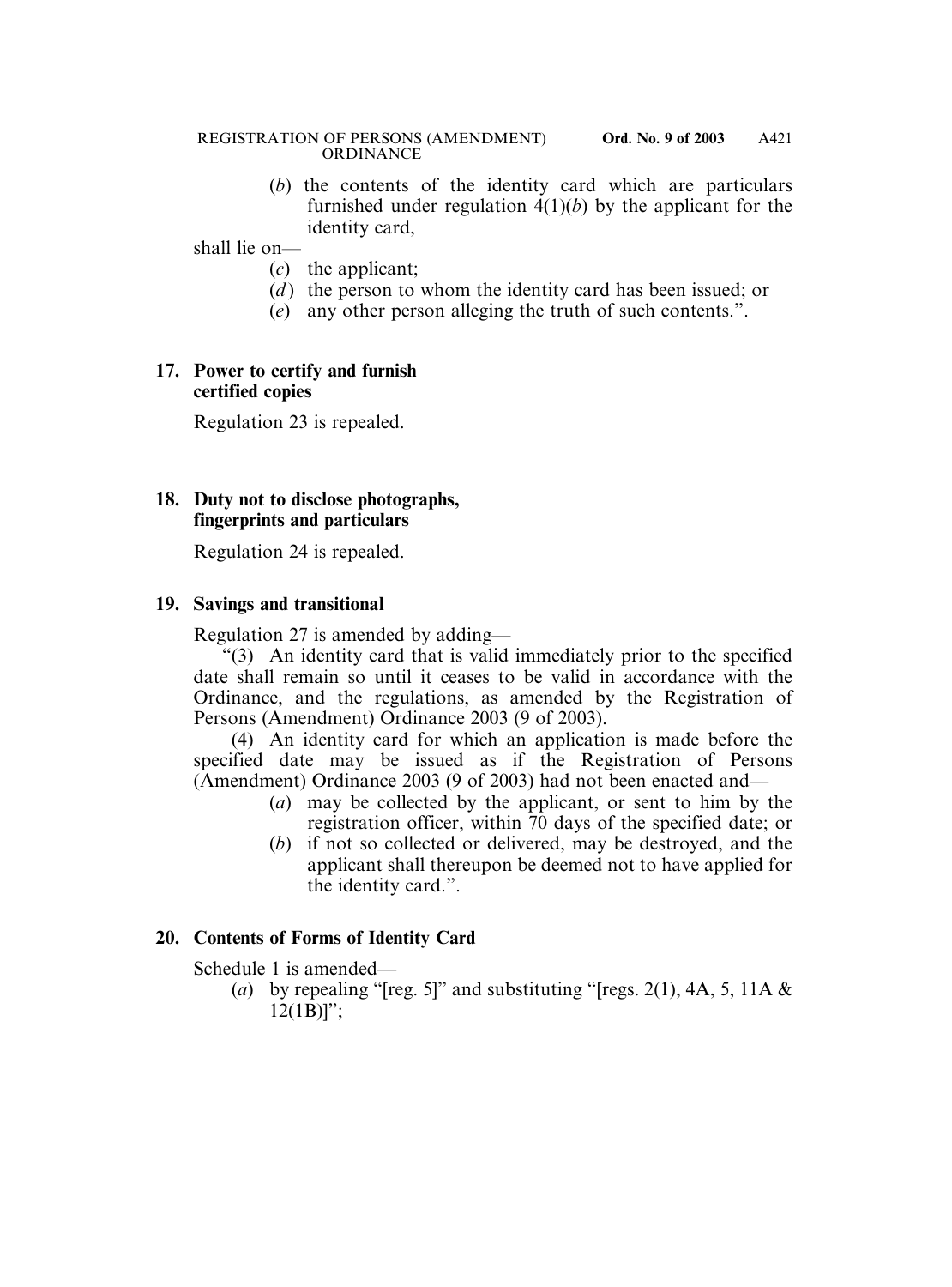#### REGISTRATION OF PERSONS (AMENDMENT) **Ord. No. 9 of 2003** ORDINANCE

- (*b*) in paragraph 1—
	- (i) in subparagraph  $(f)$ , by repealing "and";
	- (ii) by repealing subparagraph (*g*) and substituting—
		- "(*g*) such data, symbols, letters or numbers representing prescribed information, particulars or data within the meaning of section 7(2A)(*b*) of the Ordinance as the Commissioner may determine; and";
	- (iii) by adding—
		- "(*h*) in the form of data stored in the chip in the identity card—
			- (i) template of the applicant's thumb-prints or other fingerprints taken under regulation 4(1)(*a*); and
			- (ii) (where the applicant does not have a right of abode in Hong Kong) the conditions of stay (including a limit of stay) imposed in relation to him under section 11 of the Immigration Ordinance (Cap. 115).".

# **21. Fees**

Schedule 2 is amended—

- (*a*) within the square brackets, by repealing "regs. 5, 13, 14, 23" and substituting  $\cdot$ s. 10; regs. 5, 13, 14";
- (*b*) in item 8, by repealing "regulation 23" and substituting "section 10 of the Ordinance".

# **22. Schedule 5 added**

The following is added—

"SCHEDULE 5  $[{\text{regs. 4A & 12(1B)}}]$ 

PURPOSES, INFORMATION, PARTICULARS AND DATA REFERRED TO IN REGULATION 4A

1. Storage of a certificate defined in A certificate defined in section 2(1) of the section 2(1) of the Electronic Transactions Ordinance (Cap. issued by the Postmaster General and recognized under section 22 of that Ordinance.". recognized under section 22 of that Ordinance.

#### Column 1 Column 2

#### Information, Purposes Particulars and Data

section 2(1) of the Electronic Electronic Transactions Ordinance (Cap. Transactions Ordinance (Cap. 553) issued by the Postmaster General an 553) issued by the Postmaster General and<br>recognized under section 22 of that